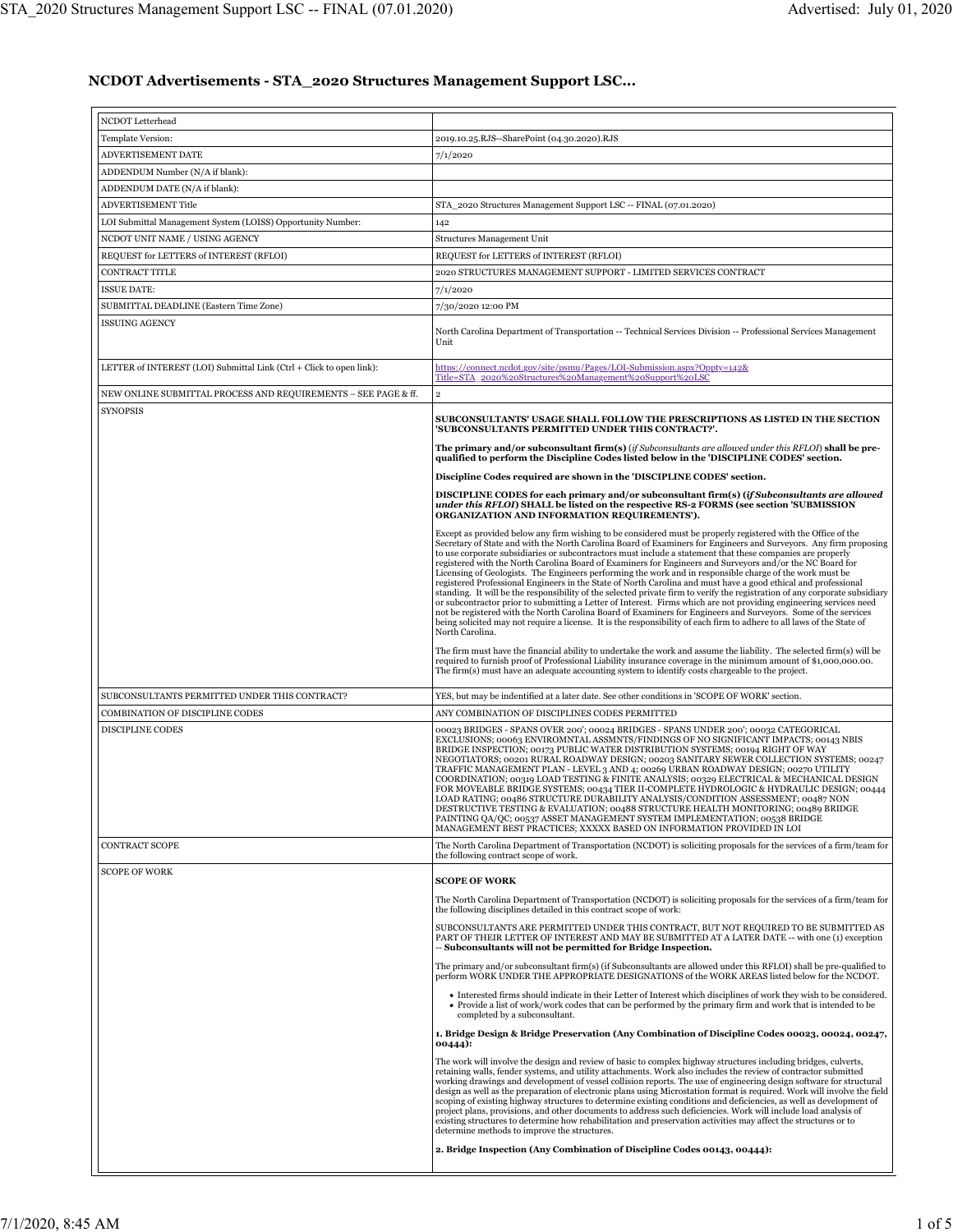|                                                          | The work will involve the NBIS element-level inspection and appropriate documentation of the condition of state<br>owned bridges, municipal bridges, privately owned bridges, railroad bridges, metal traffic signal poles, sign<br>structures, ferry docks, and traffic attenuators located throughout the state. The work will also involve analysis and<br>load rating structures. Subconsultants will not be permitted for Bridge Inspection. The firm will be<br>required to furnish computer hardware compatible to the Department's WIGINS Elements system. Specifications for<br>equipment and software will be provided by the Department. Training with the computer hardware and software will<br>be provided by the Department. The work may include inspecting complex elements including segmental, fracture<br>critical, truss bridges and ancillary highway structures, such as high-mast lighting towers and sign structures.<br>Experience with each of these types of inspections should be noted, in addition to experience with and qualifications<br>for advanced inspection techniques, such as ultrasonic (UT) testing. SUBCONSULTANTS WILL NOT BE<br><b>ALLOWED FOR BRIDGE INSPECTION.</b> |
|----------------------------------------------------------|---------------------------------------------------------------------------------------------------------------------------------------------------------------------------------------------------------------------------------------------------------------------------------------------------------------------------------------------------------------------------------------------------------------------------------------------------------------------------------------------------------------------------------------------------------------------------------------------------------------------------------------------------------------------------------------------------------------------------------------------------------------------------------------------------------------------------------------------------------------------------------------------------------------------------------------------------------------------------------------------------------------------------------------------------------------------------------------------------------------------------------------------------------------------------------------------------------------------|
|                                                          | 3. Moveable Bridge Systems (Any Combination of Discipline Codes 00023, 00024, 00329):                                                                                                                                                                                                                                                                                                                                                                                                                                                                                                                                                                                                                                                                                                                                                                                                                                                                                                                                                                                                                                                                                                                               |
|                                                          | This work will involve the structural analysis, design, rehabilitation and inspection of NCDOT owned moveable<br>bridges, i.e. bascule, swing, vertical lift bridges and ferry ramps. Work will include structural, electrical, and<br>mechanical design type work. Work will generally be associated with bridge system inspections, rehabilitation, and<br>upgrades as well as troubleshooting on an "as-needed" basis. Any plans for the work listed above shall be prepared in<br>electronic format. All electronic plans shall be prepared in Microstation format.                                                                                                                                                                                                                                                                                                                                                                                                                                                                                                                                                                                                                                             |
|                                                          | 4. Forensics (Any Combination of Discipline Codes 00023, 00024, 00319):                                                                                                                                                                                                                                                                                                                                                                                                                                                                                                                                                                                                                                                                                                                                                                                                                                                                                                                                                                                                                                                                                                                                             |
|                                                          | This work will involve providing forensic studies of bridge and highway structures including instrumentation and<br>fatigue and fracture investigation. Work will include investigations of complex problems related to fatigue, welding,<br>design methodologies, constructability or actual failure. Work also includes designing complex structural elements in<br>critical situations and staffing for bridge emergencies.                                                                                                                                                                                                                                                                                                                                                                                                                                                                                                                                                                                                                                                                                                                                                                                      |
|                                                          | 5. Field Testing and Construction Support (Any Combination of Discipline Codes 00486, 00487,<br>00488, 00489):                                                                                                                                                                                                                                                                                                                                                                                                                                                                                                                                                                                                                                                                                                                                                                                                                                                                                                                                                                                                                                                                                                      |
|                                                          | The work will involve service-life evaluation of existing and new structures; mobile non destructive evaluation<br>techniques to determine deterioration levels of bridge decks, superstructure and substructure; providing<br>instrumentation, detailed interpretation of results, and recommendations on load rating and/or safety of highway<br>structures; and construction engineering and inspection services for the re-painting of bridges.                                                                                                                                                                                                                                                                                                                                                                                                                                                                                                                                                                                                                                                                                                                                                                 |
|                                                          | 6. Bridge Replacement Planning and Design (Any Combination of Discipline Codes<br>00023, 00024, 00032, 00063, 00173, 00194, 00201, 00203, 00247, 00269, 00270, 00434 --<br>Firms/Teams may list other Discipline Codes in addition to this list in their Letter of Interest<br>-- Prime and/or subconsultant firms for these "other Discipline Codes" may be shown in LOISS<br>under the Discipline Code 'XXXXX BASED ON INFORMATION PROVIDED IN LOI'):                                                                                                                                                                                                                                                                                                                                                                                                                                                                                                                                                                                                                                                                                                                                                             |
|                                                          | The work includes providing planning and design engineering support services for bridge replacement projects<br>including project planning, roadway, hydraulic, traffic control, utility, geotechnical and other highway design<br>functions. Right of Way services (Negotiations, Appraisals, etc.) may also be included in this scope. Work also<br>includes the review of planning documents and design plans prepared by private engineering firms.                                                                                                                                                                                                                                                                                                                                                                                                                                                                                                                                                                                                                                                                                                                                                             |
|                                                          | 7. Bridge Asset Management Support (Any Combination of Discipline Codes 00537, 00538):                                                                                                                                                                                                                                                                                                                                                                                                                                                                                                                                                                                                                                                                                                                                                                                                                                                                                                                                                                                                                                                                                                                              |
|                                                          | This work will include providing engineering support for bridge related functionality in the department's asset<br>management system (AMS). Work shall include review of current system parameters, providing recommendations<br>for improvements, working with NCDOT Information Technology and the department's vendor to implement<br>identified improvements in the AMS, and assisting with training of department personnel.                                                                                                                                                                                                                                                                                                                                                                                                                                                                                                                                                                                                                                                                                                                                                                                   |
|                                                          | Qualified firms shall have demonstrated both experience in asset management system implementation and expertise<br>in bridge management best practices. Experience with the department's current asset management system, Agile<br>Assets, preferred.                                                                                                                                                                                                                                                                                                                                                                                                                                                                                                                                                                                                                                                                                                                                                                                                                                                                                                                                                               |
|                                                          | Work in all of the above disciplines will be assigned on an "as needed" basis.                                                                                                                                                                                                                                                                                                                                                                                                                                                                                                                                                                                                                                                                                                                                                                                                                                                                                                                                                                                                                                                                                                                                      |
|                                                          | Firms may add subs for additional capacity of that particular firm's/team's WORK AREAS for which they were<br>initially selected. Firms cannot self-perform, or add subs for, any additional WORK AREAS as listed in the original<br>advertisement for which they were not awarded a contract. (I.E. If a firm is awarded a contract for the Bridge<br>Inspection WORK AREA, they cannot later receive work in the Moveable Bridge Systems WORK AREA.)                                                                                                                                                                                                                                                                                                                                                                                                                                                                                                                                                                                                                                                                                                                                                              |
|                                                          | However, other Discipline Codes, not listed in the original advertisement (e.g. Public Involvement services), may be<br>required throughout the life of the contract(s), based on Unit need/workload -- i.e., firms may self-perform, or add<br>subs for, identified "future-required" work/Discipline Codes not listed in the original advertisement. The<br>prequalification(s) for these identified "future-required" Discipline Code(s) will be reviewed on a project-specific<br>basis, and may not be held by all (sub)consultants selected for this contract. SUBCONSULTANTS FOR THESE<br>"FUTURE-REQUIRED" DISCIPLINE CODES MAY BE SUBMITTED AT A LATER DATE.                                                                                                                                                                                                                                                                                                                                                                                                                                                                                                                                               |
| PROPOSED CONTRACT TERM                                   | TWO (2) YEARS                                                                                                                                                                                                                                                                                                                                                                                                                                                                                                                                                                                                                                                                                                                                                                                                                                                                                                                                                                                                                                                                                                                                                                                                       |
| PROPOSED CONTRACT EXTENSIONS                             | ONE $(1)$ @ 1-YEAR                                                                                                                                                                                                                                                                                                                                                                                                                                                                                                                                                                                                                                                                                                                                                                                                                                                                                                                                                                                                                                                                                                                                                                                                  |
| PROPOSED CONTRACT PAYMENT TYPE                           | LUMP SUM and/or COST-PLUS Task Orders                                                                                                                                                                                                                                                                                                                                                                                                                                                                                                                                                                                                                                                                                                                                                                                                                                                                                                                                                                                                                                                                                                                                                                               |
| NUMBER OF PAGES (#)                                      | 15                                                                                                                                                                                                                                                                                                                                                                                                                                                                                                                                                                                                                                                                                                                                                                                                                                                                                                                                                                                                                                                                                                                                                                                                                  |
| <b>NUMBER OF PAGES (words)</b><br>SUBMITTAL REQUIREMENTS | <b>FIFTEEN</b>                                                                                                                                                                                                                                                                                                                                                                                                                                                                                                                                                                                                                                                                                                                                                                                                                                                                                                                                                                                                                                                                                                                                                                                                      |
|                                                          | All LOIs are limited to those pages prescribed in the above sections <b>NUMBER OF PAGES</b> $(*)'$ and <b>NUMBER</b><br>OF PAGES (words)' -- inclusive of the cover sheet, and shall be typed on $8-1/2$ " x 11" sheets, single-spaced, one-<br>sided (RS-2 forms are not included in the page count).                                                                                                                                                                                                                                                                                                                                                                                                                                                                                                                                                                                                                                                                                                                                                                                                                                                                                                              |
|                                                          | LOIs containing more than those pages prescribed in the above sections 'NUMBER OF PAGES $(*)$ ' and<br>'NUMBER OF PAGES (words)' pages will not be considered.                                                                                                                                                                                                                                                                                                                                                                                                                                                                                                                                                                                                                                                                                                                                                                                                                                                                                                                                                                                                                                                      |
|                                                          | DISCIPLINE CODES for each primary and/or subconsultant firm(s) (if Subconsultants are allowed<br>under this RFLOI) SHALL be listed on the respective RS-2 FORMS (see section 'SUBMISSION<br>ORGANIZATION AND INFORMATION REQUIREMENTS').                                                                                                                                                                                                                                                                                                                                                                                                                                                                                                                                                                                                                                                                                                                                                                                                                                                                                                                                                                            |
|                                                          | ONLY ELECTRONIC LOIs WILL BE ACCEPTED.                                                                                                                                                                                                                                                                                                                                                                                                                                                                                                                                                                                                                                                                                                                                                                                                                                                                                                                                                                                                                                                                                                                                                                              |
|                                                          | LOIs should be submitted in .pdf format using software such as Adobe, CutePDF PDF Writer, Docudesk deskPDF,<br>etc.                                                                                                                                                                                                                                                                                                                                                                                                                                                                                                                                                                                                                                                                                                                                                                                                                                                                                                                                                                                                                                                                                                 |
|                                                          | NCDOT now utilizes its online <b>LOI Submittal Management System</b> (LOISS) located at: https://connect.ncdot.gov<br>/site/psmu/default.aspx. To submit an LOI utilizing this system, the "submitting employee" at each "submitting<br>Firm" must have their own, individual NCID (as a note, each prequalified Firm should already have an individual in<br>the company with an NCID – as required by the online Prequalification System). NCIDs may be obtained at this<br>website: https://ncid.nc.gov/ (locked NCIDs may also be unlocked via the self-service portion of the NCID website).<br>Once the "submitting employee" has their completed NCID, they may proceed to upload their firm's LOI to NCDOT's<br>LOISS. This site is very similar to other web-based upload and form-fill sites.                                                                                                                                                                                                                                                                                                                                                                                                             |
|                                                          | <b>NCID sync issues – Help contact:</b> Once a user has an NCID (whether prior to this advertisement, or pursuant to<br>this advertisement) and said user receives an error message, or has issues, when attempting to login to LOISS, please<br>contact NCDOT - CM Support at dot.cmsupport@ncdot.gov to have your NCID synchronized. Please explain that you<br>are trying to access the LOISS application on the PSMU site and include your NCID (do not include your password)<br>and the error message you are receiving. This syncing of your NCID to LOISS should be a one-time occurrence.<br>Firms' users are urged to <b>early</b> create an NCID (if needed) and have it synced with LOISS (if necessary) to avoid any                                                                                                                                                                                                                                                                                                                                                                                                                                                                                   |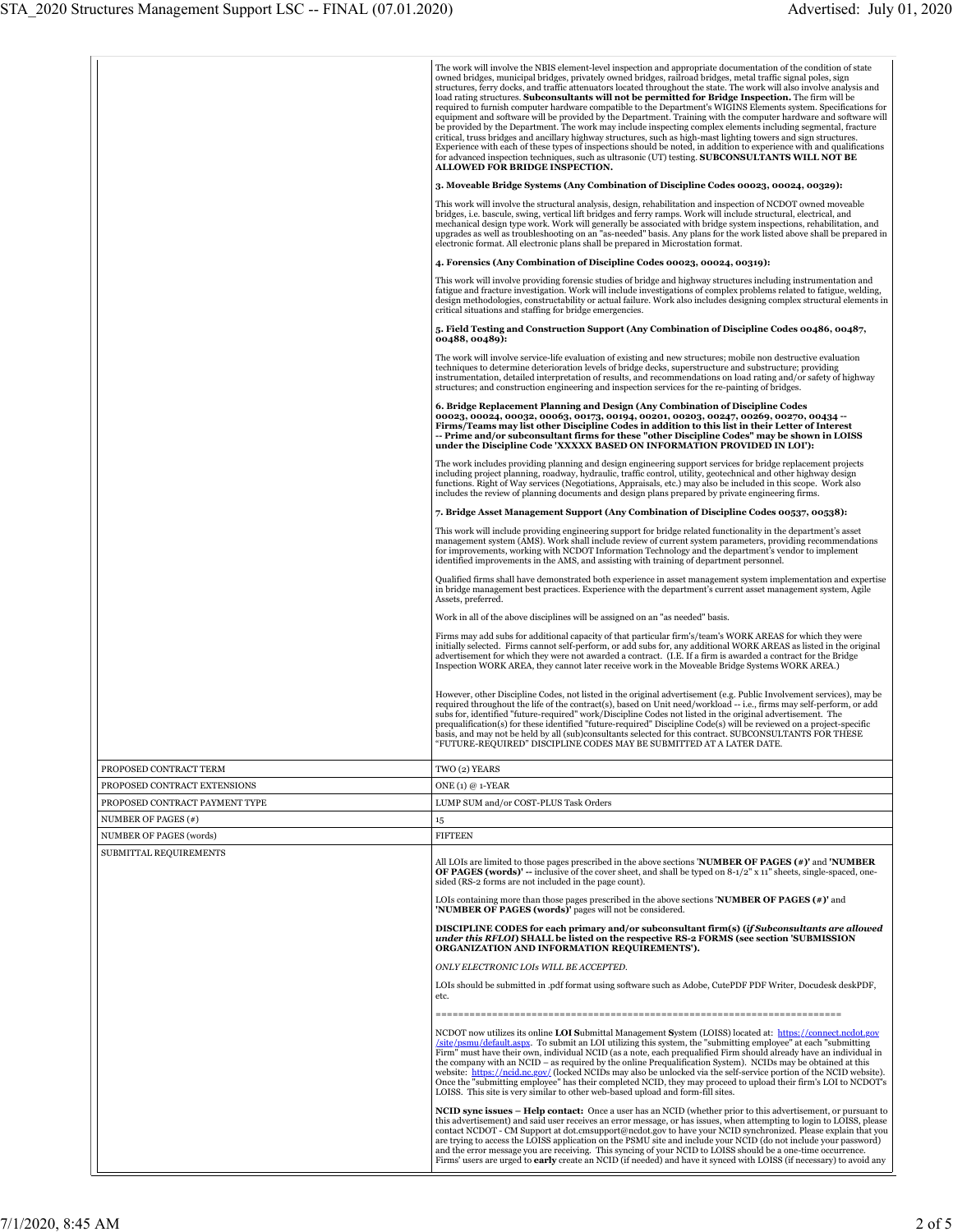|                                                       | potential delays or missed deadlines when submitting your firm's LOI.                                                                                                                                                                                                                                                                                                                                                                                                                                                                                                                                                                                                                                                                                                                                                                                                           |
|-------------------------------------------------------|---------------------------------------------------------------------------------------------------------------------------------------------------------------------------------------------------------------------------------------------------------------------------------------------------------------------------------------------------------------------------------------------------------------------------------------------------------------------------------------------------------------------------------------------------------------------------------------------------------------------------------------------------------------------------------------------------------------------------------------------------------------------------------------------------------------------------------------------------------------------------------|
|                                                       | NCDOT strongly urges Firms to use Google Chrome browser to access LOISS in order to ensure the<br>best experience possible.                                                                                                                                                                                                                                                                                                                                                                                                                                                                                                                                                                                                                                                                                                                                                     |
|                                                       | Once logged into LOISS, the Firm should locate and click the 'LOI Submission' button in the left menu bar. After<br>clicking the 'LOI Submission' button, the Firm should identify the specific Opportunity for which they wish to submit<br>an LOI. The Firm will click the link for their desired Opportunity, and UPLOAD one copy of their LOI, as a .pdf file,<br>to NCDOT's LOISS at the Advertisement/Opportunity-Specific 'LOI Submittal' LINK shown in the section above<br>entitled 'LETTER of INTEREST (LOI) Submittal Link'.                                                                                                                                                                                                                                                                                                                                         |
|                                                       | Your Firm's Letter of Interest (LOI) may be uploaded at the Advertisement/Opportunity-Specific 'LOI Submittal'<br>LINK for this specific Advertisement/Opportunity shown in the section above entitled 'LETTER of INTEREST<br>(LOI) Submittal Link'.                                                                                                                                                                                                                                                                                                                                                                                                                                                                                                                                                                                                                            |
|                                                       | LOISS will <b>close</b> the Advertisement / Opportunity at the appropriate time and <b>will not</b> allow Firms to submit LOIs<br>after the deadline.                                                                                                                                                                                                                                                                                                                                                                                                                                                                                                                                                                                                                                                                                                                           |
|                                                       | Upon successful UPLOAD of your Firm's LOI to LOISS, the system will notify you with a confirmation screen. You<br>will also receive an e-mail stating that you have successfully submitted your Letter of Interest (LOI).                                                                                                                                                                                                                                                                                                                                                                                                                                                                                                                                                                                                                                                       |
|                                                       | Paper copies are not required. The subject line should contain the Firm's Name, and the text prescribed in the<br>section given below 'SUBJECT LINE OF PEF SUBMITTAL'.                                                                                                                                                                                                                                                                                                                                                                                                                                                                                                                                                                                                                                                                                                          |
|                                                       | LOIs SHALL be received electronically no later than 12:00 P.M. (NOON) Eastern, on the date given in the<br>section entitled 'SUBMITTAL DEADLINE' at the beginning of this Advertisement.                                                                                                                                                                                                                                                                                                                                                                                                                                                                                                                                                                                                                                                                                        |
|                                                       | LOISS will not allow LOIs to be UPLOADED nor be received after the above deadline and such LOIs<br>will not be considered.                                                                                                                                                                                                                                                                                                                                                                                                                                                                                                                                                                                                                                                                                                                                                      |
|                                                       | Firms are encouraged to begin this submittal process early as there are now several more steps<br>involved with LOI-submission than were involved with the previous FTS methodology of LOI-<br>submission.                                                                                                                                                                                                                                                                                                                                                                                                                                                                                                                                                                                                                                                                      |
|                                                       | Firms submitting LOIs are encouraged to carefully check them for conformance to the requirements<br>stated above (and any other requirements in this Advertisement). If LOIs are submitted late, exceed<br>the maximum number of pages, are sent by any means other than NCDOT's LOI Submittal<br>Management System (LOISS), or are UPLOADED to any Advertisement/Opportunity-Specific 'LOI<br>Submittal' LINK other than that given in this Advertisement they will be disqualified.                                                                                                                                                                                                                                                                                                                                                                                           |
|                                                       | The Department reserves the right to reject all LOIs and not proceed with procurement.                                                                                                                                                                                                                                                                                                                                                                                                                                                                                                                                                                                                                                                                                                                                                                                          |
|                                                       | The Department reserves the right to waive any technicality in LOIs, or notify the Firm(s) of such<br>technicality and allow the Firm(s) up to two (2) business days to rectify the technicality. The<br>Department has sole right and discretion in the determination of technicality and its meaning.                                                                                                                                                                                                                                                                                                                                                                                                                                                                                                                                                                         |
| SUBJECT LINE OF PEF SUBMITTAL                         | FIRM NAME_2020 STRUCTURES MANAGEMENT SUPPORT - LIMITED SERVICES CONTRACT                                                                                                                                                                                                                                                                                                                                                                                                                                                                                                                                                                                                                                                                                                                                                                                                        |
| <b>SELECTION PROCESS</b>                              | Following is a general description of the selection process:                                                                                                                                                                                                                                                                                                                                                                                                                                                                                                                                                                                                                                                                                                                                                                                                                    |
|                                                       | • The NCDOT Selection Committee will review all qualifying LOI submittals.                                                                                                                                                                                                                                                                                                                                                                                                                                                                                                                                                                                                                                                                                                                                                                                                      |
|                                                       | • For Limited Services Contracts (On-Call type contracts), the NCDOT Selection Committee MAY, at the<br>Department's discretion, choose any number of firms to provide the services being solicited.                                                                                                                                                                                                                                                                                                                                                                                                                                                                                                                                                                                                                                                                            |
|                                                       | • For Project-Specific Contracts (non On-Call type contracts), the Selection Committee MAY, at the Department's<br>discretion, shortlist a minimum of three (3) firms to be interviewed. IF APPLICABLE, dates of shortlisting and<br>dates for interviews are shown in the section <b>SUBMISSION SCHEDULE AND KEY DATES</b> at the end of<br>this RFLOI.                                                                                                                                                                                                                                                                                                                                                                                                                                                                                                                        |
|                                                       | • In order to be considered for selection, consultants must submit a complete response to this RFLOI prior to the<br>specified deadlines. Failure to submit all information in a timely manner will result in disqualification.                                                                                                                                                                                                                                                                                                                                                                                                                                                                                                                                                                                                                                                 |
| TITLE VI NONDISCRIMINATION NOTIFICATION               | The North Carolina Department of Transportation, in accordance with the provisions of Title VI of the Civil Rights<br>Act of 1964 (78 Stat. 252, 42 US.C. §§ 2000d to 2000d-4) and the Regulations, hereby notifies all RESPONDENTS<br>that it will affirmatively ensure that any contract entered into pursuant to this advertisement, disadvantaged<br>business enterprises will be afforded full and fair opportunity to submit LETTERS of INTEREST (LOIs) in response<br>to this ADVERTISEMENT and will not be discriminated against on the grounds of race, color, or national origin in<br>consideration for an award.                                                                                                                                                                                                                                                    |
| SMALL PROFESSIONAL SERVICES FIRM (SPSF) PARTICIPATION | The Department encourages the use of Small Professional Services Firms (SPSF). Small businesses determined to be<br>eligible for participation in the SPSF program are those meeting size standards defined by Small Business<br>Administration (SBA) regulations, 13 CFR Part 121 in Sector 54 under the North American Industrial Classification<br>System (NAICS). The SPSF program is a race, ethnicity, and gender neutral program designed to increase the<br>availability of contracting opportunities for small businesses on federal, state or locally funded contracts. SPSF<br>participation is not contingent upon the funding source.                                                                                                                                                                                                                              |
|                                                       | The Firm, at the time the Letter of Interest is submitted, shall submit a listing of all known SPSF firms that will<br>participate in the performance of the identified work. The participation shall be submitted on the Department's<br>Subconsultant Form RS-2. RS-2 forms may be accessed on the Department's website at NCDOT Connect Guidelines<br>& Forms (https://connect.ncdot.gov/business/consultants/Pages/Guidelines-Forms.aspx).                                                                                                                                                                                                                                                                                                                                                                                                                                  |
|                                                       | The SPSF must be qualified with the Department to perform the work for which they are listed.                                                                                                                                                                                                                                                                                                                                                                                                                                                                                                                                                                                                                                                                                                                                                                                   |
| PREQUALIFICATION                                      | The Department maintains on file the qualifications and key personnel for each approved discipline, as well as any<br>required samples of work. Each year on the anniversary date of the company, the firm shall renew their prequalified<br>disciplines. If your firm has not renewed its application as required by your anniversary date or if your firm is not<br>currently prequalified, please submit an application to the Department prior to submittal of your LOI. An<br>application may be accessed on the Department's website at Prequalifying Private Consulting Firms<br>(https://connect.ncdot.gov/business/Prequal/Pages/Private-Consulting-Firm.aspx) -- Learn how to become<br>Prequalified as a Private Consulting Firm with NCDOT. Having this data on file with the Department eliminates the<br>need to resubmit this data with each letter of interest. |
|                                                       | Professional Services Contracts are race and gender neutral and do not contain goals. However, the Respondent is<br>encouraged to give every opportunity to allow Disadvantaged, Minority-Owned and Women-Owned Business<br>Enterprises (DBE/MBE/WBE) subconsultant utilization on all LOIs, contracts and supplemental agreements. The<br>Firm, subconsultant and subfirm shall not discriminate on the basis of race, religion, color, national origin, age,<br>disability or sex in the performance of this contract.                                                                                                                                                                                                                                                                                                                                                        |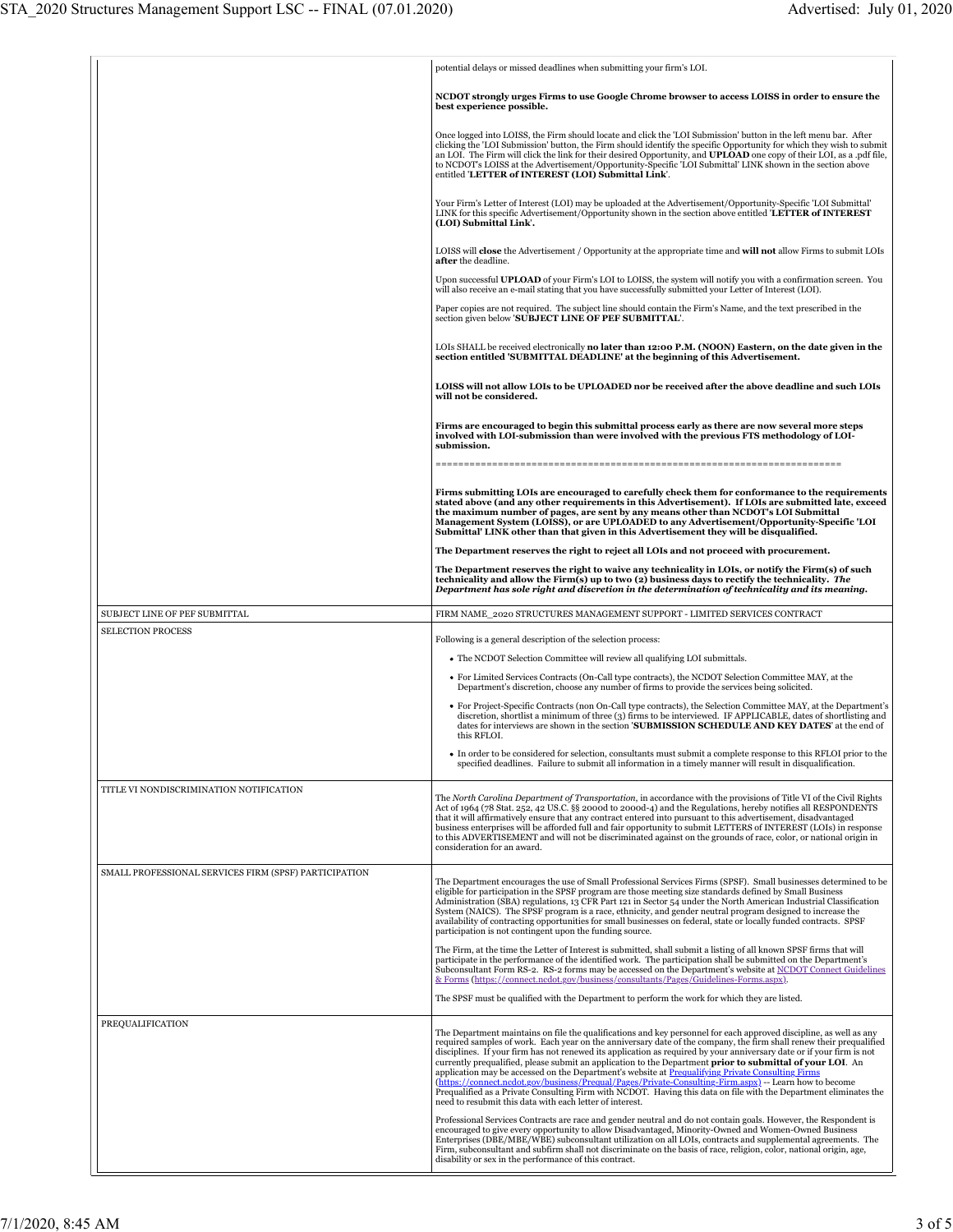| The listing of an individual firm in the Department's directory shall not be construed as an endorsement of the firm.<br>SELECTION CRITERIA<br>All prequalified firms who submit responsive letters of interest will be considered.<br>In selecting a firm/team, the selection committee will take into consideration qualification information including<br>such factors as those listed in the 'SELECTION CRITERIA' sections shown below.<br>After reviewing qualifications, if firms are equal on the evaluation review, then those qualified firms with proposed<br>SPSF participation will be given priority consideration.<br>SELECTION CRITERIA #1 %:<br>50 %<br>SELECTION CRITERIA #1 DEFINITION:<br>Experience, qualifications, and technical competence of the staff proposed; breadth of expertise of the Firm / Team;<br>AND Familiarity of the Firm / Team with NCDOT practices and procedures.<br>SELECTION CRITERIA #2 %:<br>30 %<br>SELECTION CRITERIA #2 DEFINITION:<br>Past performance of the Firm / Team; AND Firm's / Team's ability to provide satisfactory client support<br>SELECTION CRITERIA #3 %:<br>20%<br>SELECTION CRITERIA #3 DEFINITION:<br>Responsiveness to the NCDOT and the availability/readiness of the proposed staff<br>SELECTION CRITERIA #4 %:<br>o %<br>SELECTION CRITERIA #4 DEFINITION:<br>o %<br>SELECTION CRITERIA #5 %:<br>SELECTION CRITERIA #5 DEFINITION:<br>NCDOT ADDRESSEE<br>Robert J. Stroup, PE - State Professional Services Engineer<br>SUBMISSION ORGANIZATION AND INFORMATION REQUIREMENTS<br>The LOI should be addressed to the person shown in the 'NCDOT ADDRESSEE' section shown above and must<br>include the name, address, telephone number, and e-mail address of the prime consultant's contact person for this<br>RFLOI.<br>The LOI must also include the information outlined below:<br>Chapter 1 - Introduction<br>The Introduction should demonstrate the consultant's overall qualifications to fulfill the requirements of<br>the scope of work and should contain the following elements of information:<br>■ Expression of firm's interest in the work;<br>• Statement of whether firm is on register;<br>Date of most recent private engineering firm qualification;<br>Statement regarding firm's(') possible conflict of interest for the work; and<br>Summation of information contained in the letter of interest.<br>Chapter 2 - Team Qualifications<br>This chapter should elaborate on the general information presented in the introduction, to establish the<br>credentials and experience of the consultant to undertake this type of effort. The following must be<br>included:<br>1. Identify recent, similar projects the firm, acting as the prime contractor, has conducted which<br>demonstrates its ability to conduct and manage the project. Provide a synopsis of each project and<br>include the date completed, and contact person.<br>2. If subconsultants are involved, provide corresponding information describing their qualifications as<br>requested in bullet number 1 above.<br>Chapter 3 - Team Experience<br>This chapter must provide the names, classifications, and location of the firm's North Carolina employees<br>and resources to be assigned to the advertised work; and the professional credentials and experience of<br>the persons assigned to the project, along with any unique qualifications of key personnel. Although<br>standard personnel resumes may be included, identify pertinent team experience to be applied to this<br>project. Specifically, the Department is interested in the experience, expertise, and total quality of the<br>consultant's proposed team. If principals of the firm will not be actively involved in the study/contract<br>/project, do not list them. The submittal shall clearly indicate the Consultant's Project Manager, other<br>key Team Members and his/her qualifications for the proposed work. Also, include the team's<br>organization chart for the Project / Plan. A Capacity Chart / Graph (available work force) should also be<br>included. Any other pertinent information should also be listed in this section.<br><b>Note:</b> If a project team or subconsultant encounters personnel changes, or any other changes of<br>significance dealing with the company, NCDOT should be notified immediately.<br>Chapter 4 - Technical Approach<br>The consultant shall provide information on its understanding of, and approach to accomplish, this<br>project, including their envisioned scope for the work and any innovative ideas/approaches, and a<br>schedule to achieve the dates outlined in this RFLOI (if any project-specific dates are outlined below).<br>PROJECT MILESTONE(s) and DATE(s) (IF APPLICABLE) -- see section 'PROJECT MILETONE(s)<br>and<br><b>DATE(s)</b> below (if applicable).<br>APPENDICES-<br>CONSULTANT CERTIFICATION Form RS-2<br>Completed Form RS-2 forms SHALL be submitted with the firm's letter of interest.<br>This section is limited to the number of pages required to provide the requested<br>information.<br>Submit Form RS-2 forms for the following: | DIRECTORY OF FIRMS AND DEPARTMENT ENDORSEMENT | Real-time information about firms doing business with the Department, and information regarding their<br>prequalifications and certifications, is available in the Directory of Transportation Firms. The Directory can be<br>accessed on the Department's website at Directory of Firms (https://www.ebs.nc.gov/VendorDirectory/default.html)<br>-- Complete listing of certified and prequalified firms. |
|---------------------------------------------------------------------------------------------------------------------------------------------------------------------------------------------------------------------------------------------------------------------------------------------------------------------------------------------------------------------------------------------------------------------------------------------------------------------------------------------------------------------------------------------------------------------------------------------------------------------------------------------------------------------------------------------------------------------------------------------------------------------------------------------------------------------------------------------------------------------------------------------------------------------------------------------------------------------------------------------------------------------------------------------------------------------------------------------------------------------------------------------------------------------------------------------------------------------------------------------------------------------------------------------------------------------------------------------------------------------------------------------------------------------------------------------------------------------------------------------------------------------------------------------------------------------------------------------------------------------------------------------------------------------------------------------------------------------------------------------------------------------------------------------------------------------------------------------------------------------------------------------------------------------------------------------------------------------------------------------------------------------------------------------------------------------------------------------------------------------------------------------------------------------------------------------------------------------------------------------------------------------------------------------------------------------------------------------------------------------------------------------------------------------------------------------------------------------------------------------------------------------------------------------------------------------------------------------------------------------------------------------------------------------------------------------------------------------------------------------------------------------------------------------------------------------------------------------------------------------------------------------------------------------------------------------------------------------------------------------------------------------------------------------------------------------------------------------------------------------------------------------------------------------------------------------------------------------------------------------------------------------------------------------------------------------------------------------------------------------------------------------------------------------------------------------------------------------------------------------------------------------------------------------------------------------------------------------------------------------------------------------------------------------------------------------------------------------------------------------------------------------------------------------------------------------------------------------------------------------------------------------------------------------------------------------------------------------------------------------------------------------------------------------------------------------------------------------------------------------------------------------------------------------------------------------------------------------------------------------------------------------------------------------------------------------------------------------------------------------------------------------------------------------------------------------------------------------------------------------------------------------------------------------------------------------------------------------------------------------------------------------------------------------------------------------------------------------------------------------------------------------------------------------------------------------------------------------------------------------------------------------------------------------------------------------------------------------------------------------------------------------------------------------------------------------------------------------------------------------------------------------------------------------------------------------|-----------------------------------------------|------------------------------------------------------------------------------------------------------------------------------------------------------------------------------------------------------------------------------------------------------------------------------------------------------------------------------------------------------------------------------------------------------------|
|                                                                                                                                                                                                                                                                                                                                                                                                                                                                                                                                                                                                                                                                                                                                                                                                                                                                                                                                                                                                                                                                                                                                                                                                                                                                                                                                                                                                                                                                                                                                                                                                                                                                                                                                                                                                                                                                                                                                                                                                                                                                                                                                                                                                                                                                                                                                                                                                                                                                                                                                                                                                                                                                                                                                                                                                                                                                                                                                                                                                                                                                                                                                                                                                                                                                                                                                                                                                                                                                                                                                                                                                                                                                                                                                                                                                                                                                                                                                                                                                                                                                                                                                                                                                                                                                                                                                                                                                                                                                                                                                                                                                                                                                                                                                                                                                                                                                                                                                                                                                                                                                                                                                                                                             |                                               |                                                                                                                                                                                                                                                                                                                                                                                                            |
|                                                                                                                                                                                                                                                                                                                                                                                                                                                                                                                                                                                                                                                                                                                                                                                                                                                                                                                                                                                                                                                                                                                                                                                                                                                                                                                                                                                                                                                                                                                                                                                                                                                                                                                                                                                                                                                                                                                                                                                                                                                                                                                                                                                                                                                                                                                                                                                                                                                                                                                                                                                                                                                                                                                                                                                                                                                                                                                                                                                                                                                                                                                                                                                                                                                                                                                                                                                                                                                                                                                                                                                                                                                                                                                                                                                                                                                                                                                                                                                                                                                                                                                                                                                                                                                                                                                                                                                                                                                                                                                                                                                                                                                                                                                                                                                                                                                                                                                                                                                                                                                                                                                                                                                             |                                               |                                                                                                                                                                                                                                                                                                                                                                                                            |
|                                                                                                                                                                                                                                                                                                                                                                                                                                                                                                                                                                                                                                                                                                                                                                                                                                                                                                                                                                                                                                                                                                                                                                                                                                                                                                                                                                                                                                                                                                                                                                                                                                                                                                                                                                                                                                                                                                                                                                                                                                                                                                                                                                                                                                                                                                                                                                                                                                                                                                                                                                                                                                                                                                                                                                                                                                                                                                                                                                                                                                                                                                                                                                                                                                                                                                                                                                                                                                                                                                                                                                                                                                                                                                                                                                                                                                                                                                                                                                                                                                                                                                                                                                                                                                                                                                                                                                                                                                                                                                                                                                                                                                                                                                                                                                                                                                                                                                                                                                                                                                                                                                                                                                                             |                                               |                                                                                                                                                                                                                                                                                                                                                                                                            |
|                                                                                                                                                                                                                                                                                                                                                                                                                                                                                                                                                                                                                                                                                                                                                                                                                                                                                                                                                                                                                                                                                                                                                                                                                                                                                                                                                                                                                                                                                                                                                                                                                                                                                                                                                                                                                                                                                                                                                                                                                                                                                                                                                                                                                                                                                                                                                                                                                                                                                                                                                                                                                                                                                                                                                                                                                                                                                                                                                                                                                                                                                                                                                                                                                                                                                                                                                                                                                                                                                                                                                                                                                                                                                                                                                                                                                                                                                                                                                                                                                                                                                                                                                                                                                                                                                                                                                                                                                                                                                                                                                                                                                                                                                                                                                                                                                                                                                                                                                                                                                                                                                                                                                                                             |                                               |                                                                                                                                                                                                                                                                                                                                                                                                            |
|                                                                                                                                                                                                                                                                                                                                                                                                                                                                                                                                                                                                                                                                                                                                                                                                                                                                                                                                                                                                                                                                                                                                                                                                                                                                                                                                                                                                                                                                                                                                                                                                                                                                                                                                                                                                                                                                                                                                                                                                                                                                                                                                                                                                                                                                                                                                                                                                                                                                                                                                                                                                                                                                                                                                                                                                                                                                                                                                                                                                                                                                                                                                                                                                                                                                                                                                                                                                                                                                                                                                                                                                                                                                                                                                                                                                                                                                                                                                                                                                                                                                                                                                                                                                                                                                                                                                                                                                                                                                                                                                                                                                                                                                                                                                                                                                                                                                                                                                                                                                                                                                                                                                                                                             |                                               |                                                                                                                                                                                                                                                                                                                                                                                                            |
|                                                                                                                                                                                                                                                                                                                                                                                                                                                                                                                                                                                                                                                                                                                                                                                                                                                                                                                                                                                                                                                                                                                                                                                                                                                                                                                                                                                                                                                                                                                                                                                                                                                                                                                                                                                                                                                                                                                                                                                                                                                                                                                                                                                                                                                                                                                                                                                                                                                                                                                                                                                                                                                                                                                                                                                                                                                                                                                                                                                                                                                                                                                                                                                                                                                                                                                                                                                                                                                                                                                                                                                                                                                                                                                                                                                                                                                                                                                                                                                                                                                                                                                                                                                                                                                                                                                                                                                                                                                                                                                                                                                                                                                                                                                                                                                                                                                                                                                                                                                                                                                                                                                                                                                             |                                               |                                                                                                                                                                                                                                                                                                                                                                                                            |
|                                                                                                                                                                                                                                                                                                                                                                                                                                                                                                                                                                                                                                                                                                                                                                                                                                                                                                                                                                                                                                                                                                                                                                                                                                                                                                                                                                                                                                                                                                                                                                                                                                                                                                                                                                                                                                                                                                                                                                                                                                                                                                                                                                                                                                                                                                                                                                                                                                                                                                                                                                                                                                                                                                                                                                                                                                                                                                                                                                                                                                                                                                                                                                                                                                                                                                                                                                                                                                                                                                                                                                                                                                                                                                                                                                                                                                                                                                                                                                                                                                                                                                                                                                                                                                                                                                                                                                                                                                                                                                                                                                                                                                                                                                                                                                                                                                                                                                                                                                                                                                                                                                                                                                                             |                                               |                                                                                                                                                                                                                                                                                                                                                                                                            |
|                                                                                                                                                                                                                                                                                                                                                                                                                                                                                                                                                                                                                                                                                                                                                                                                                                                                                                                                                                                                                                                                                                                                                                                                                                                                                                                                                                                                                                                                                                                                                                                                                                                                                                                                                                                                                                                                                                                                                                                                                                                                                                                                                                                                                                                                                                                                                                                                                                                                                                                                                                                                                                                                                                                                                                                                                                                                                                                                                                                                                                                                                                                                                                                                                                                                                                                                                                                                                                                                                                                                                                                                                                                                                                                                                                                                                                                                                                                                                                                                                                                                                                                                                                                                                                                                                                                                                                                                                                                                                                                                                                                                                                                                                                                                                                                                                                                                                                                                                                                                                                                                                                                                                                                             |                                               |                                                                                                                                                                                                                                                                                                                                                                                                            |
|                                                                                                                                                                                                                                                                                                                                                                                                                                                                                                                                                                                                                                                                                                                                                                                                                                                                                                                                                                                                                                                                                                                                                                                                                                                                                                                                                                                                                                                                                                                                                                                                                                                                                                                                                                                                                                                                                                                                                                                                                                                                                                                                                                                                                                                                                                                                                                                                                                                                                                                                                                                                                                                                                                                                                                                                                                                                                                                                                                                                                                                                                                                                                                                                                                                                                                                                                                                                                                                                                                                                                                                                                                                                                                                                                                                                                                                                                                                                                                                                                                                                                                                                                                                                                                                                                                                                                                                                                                                                                                                                                                                                                                                                                                                                                                                                                                                                                                                                                                                                                                                                                                                                                                                             |                                               |                                                                                                                                                                                                                                                                                                                                                                                                            |
|                                                                                                                                                                                                                                                                                                                                                                                                                                                                                                                                                                                                                                                                                                                                                                                                                                                                                                                                                                                                                                                                                                                                                                                                                                                                                                                                                                                                                                                                                                                                                                                                                                                                                                                                                                                                                                                                                                                                                                                                                                                                                                                                                                                                                                                                                                                                                                                                                                                                                                                                                                                                                                                                                                                                                                                                                                                                                                                                                                                                                                                                                                                                                                                                                                                                                                                                                                                                                                                                                                                                                                                                                                                                                                                                                                                                                                                                                                                                                                                                                                                                                                                                                                                                                                                                                                                                                                                                                                                                                                                                                                                                                                                                                                                                                                                                                                                                                                                                                                                                                                                                                                                                                                                             |                                               |                                                                                                                                                                                                                                                                                                                                                                                                            |
|                                                                                                                                                                                                                                                                                                                                                                                                                                                                                                                                                                                                                                                                                                                                                                                                                                                                                                                                                                                                                                                                                                                                                                                                                                                                                                                                                                                                                                                                                                                                                                                                                                                                                                                                                                                                                                                                                                                                                                                                                                                                                                                                                                                                                                                                                                                                                                                                                                                                                                                                                                                                                                                                                                                                                                                                                                                                                                                                                                                                                                                                                                                                                                                                                                                                                                                                                                                                                                                                                                                                                                                                                                                                                                                                                                                                                                                                                                                                                                                                                                                                                                                                                                                                                                                                                                                                                                                                                                                                                                                                                                                                                                                                                                                                                                                                                                                                                                                                                                                                                                                                                                                                                                                             |                                               |                                                                                                                                                                                                                                                                                                                                                                                                            |
|                                                                                                                                                                                                                                                                                                                                                                                                                                                                                                                                                                                                                                                                                                                                                                                                                                                                                                                                                                                                                                                                                                                                                                                                                                                                                                                                                                                                                                                                                                                                                                                                                                                                                                                                                                                                                                                                                                                                                                                                                                                                                                                                                                                                                                                                                                                                                                                                                                                                                                                                                                                                                                                                                                                                                                                                                                                                                                                                                                                                                                                                                                                                                                                                                                                                                                                                                                                                                                                                                                                                                                                                                                                                                                                                                                                                                                                                                                                                                                                                                                                                                                                                                                                                                                                                                                                                                                                                                                                                                                                                                                                                                                                                                                                                                                                                                                                                                                                                                                                                                                                                                                                                                                                             |                                               |                                                                                                                                                                                                                                                                                                                                                                                                            |
|                                                                                                                                                                                                                                                                                                                                                                                                                                                                                                                                                                                                                                                                                                                                                                                                                                                                                                                                                                                                                                                                                                                                                                                                                                                                                                                                                                                                                                                                                                                                                                                                                                                                                                                                                                                                                                                                                                                                                                                                                                                                                                                                                                                                                                                                                                                                                                                                                                                                                                                                                                                                                                                                                                                                                                                                                                                                                                                                                                                                                                                                                                                                                                                                                                                                                                                                                                                                                                                                                                                                                                                                                                                                                                                                                                                                                                                                                                                                                                                                                                                                                                                                                                                                                                                                                                                                                                                                                                                                                                                                                                                                                                                                                                                                                                                                                                                                                                                                                                                                                                                                                                                                                                                             |                                               |                                                                                                                                                                                                                                                                                                                                                                                                            |
|                                                                                                                                                                                                                                                                                                                                                                                                                                                                                                                                                                                                                                                                                                                                                                                                                                                                                                                                                                                                                                                                                                                                                                                                                                                                                                                                                                                                                                                                                                                                                                                                                                                                                                                                                                                                                                                                                                                                                                                                                                                                                                                                                                                                                                                                                                                                                                                                                                                                                                                                                                                                                                                                                                                                                                                                                                                                                                                                                                                                                                                                                                                                                                                                                                                                                                                                                                                                                                                                                                                                                                                                                                                                                                                                                                                                                                                                                                                                                                                                                                                                                                                                                                                                                                                                                                                                                                                                                                                                                                                                                                                                                                                                                                                                                                                                                                                                                                                                                                                                                                                                                                                                                                                             |                                               |                                                                                                                                                                                                                                                                                                                                                                                                            |
|                                                                                                                                                                                                                                                                                                                                                                                                                                                                                                                                                                                                                                                                                                                                                                                                                                                                                                                                                                                                                                                                                                                                                                                                                                                                                                                                                                                                                                                                                                                                                                                                                                                                                                                                                                                                                                                                                                                                                                                                                                                                                                                                                                                                                                                                                                                                                                                                                                                                                                                                                                                                                                                                                                                                                                                                                                                                                                                                                                                                                                                                                                                                                                                                                                                                                                                                                                                                                                                                                                                                                                                                                                                                                                                                                                                                                                                                                                                                                                                                                                                                                                                                                                                                                                                                                                                                                                                                                                                                                                                                                                                                                                                                                                                                                                                                                                                                                                                                                                                                                                                                                                                                                                                             |                                               |                                                                                                                                                                                                                                                                                                                                                                                                            |
|                                                                                                                                                                                                                                                                                                                                                                                                                                                                                                                                                                                                                                                                                                                                                                                                                                                                                                                                                                                                                                                                                                                                                                                                                                                                                                                                                                                                                                                                                                                                                                                                                                                                                                                                                                                                                                                                                                                                                                                                                                                                                                                                                                                                                                                                                                                                                                                                                                                                                                                                                                                                                                                                                                                                                                                                                                                                                                                                                                                                                                                                                                                                                                                                                                                                                                                                                                                                                                                                                                                                                                                                                                                                                                                                                                                                                                                                                                                                                                                                                                                                                                                                                                                                                                                                                                                                                                                                                                                                                                                                                                                                                                                                                                                                                                                                                                                                                                                                                                                                                                                                                                                                                                                             |                                               |                                                                                                                                                                                                                                                                                                                                                                                                            |
|                                                                                                                                                                                                                                                                                                                                                                                                                                                                                                                                                                                                                                                                                                                                                                                                                                                                                                                                                                                                                                                                                                                                                                                                                                                                                                                                                                                                                                                                                                                                                                                                                                                                                                                                                                                                                                                                                                                                                                                                                                                                                                                                                                                                                                                                                                                                                                                                                                                                                                                                                                                                                                                                                                                                                                                                                                                                                                                                                                                                                                                                                                                                                                                                                                                                                                                                                                                                                                                                                                                                                                                                                                                                                                                                                                                                                                                                                                                                                                                                                                                                                                                                                                                                                                                                                                                                                                                                                                                                                                                                                                                                                                                                                                                                                                                                                                                                                                                                                                                                                                                                                                                                                                                             |                                               |                                                                                                                                                                                                                                                                                                                                                                                                            |
|                                                                                                                                                                                                                                                                                                                                                                                                                                                                                                                                                                                                                                                                                                                                                                                                                                                                                                                                                                                                                                                                                                                                                                                                                                                                                                                                                                                                                                                                                                                                                                                                                                                                                                                                                                                                                                                                                                                                                                                                                                                                                                                                                                                                                                                                                                                                                                                                                                                                                                                                                                                                                                                                                                                                                                                                                                                                                                                                                                                                                                                                                                                                                                                                                                                                                                                                                                                                                                                                                                                                                                                                                                                                                                                                                                                                                                                                                                                                                                                                                                                                                                                                                                                                                                                                                                                                                                                                                                                                                                                                                                                                                                                                                                                                                                                                                                                                                                                                                                                                                                                                                                                                                                                             |                                               |                                                                                                                                                                                                                                                                                                                                                                                                            |
|                                                                                                                                                                                                                                                                                                                                                                                                                                                                                                                                                                                                                                                                                                                                                                                                                                                                                                                                                                                                                                                                                                                                                                                                                                                                                                                                                                                                                                                                                                                                                                                                                                                                                                                                                                                                                                                                                                                                                                                                                                                                                                                                                                                                                                                                                                                                                                                                                                                                                                                                                                                                                                                                                                                                                                                                                                                                                                                                                                                                                                                                                                                                                                                                                                                                                                                                                                                                                                                                                                                                                                                                                                                                                                                                                                                                                                                                                                                                                                                                                                                                                                                                                                                                                                                                                                                                                                                                                                                                                                                                                                                                                                                                                                                                                                                                                                                                                                                                                                                                                                                                                                                                                                                             |                                               |                                                                                                                                                                                                                                                                                                                                                                                                            |
|                                                                                                                                                                                                                                                                                                                                                                                                                                                                                                                                                                                                                                                                                                                                                                                                                                                                                                                                                                                                                                                                                                                                                                                                                                                                                                                                                                                                                                                                                                                                                                                                                                                                                                                                                                                                                                                                                                                                                                                                                                                                                                                                                                                                                                                                                                                                                                                                                                                                                                                                                                                                                                                                                                                                                                                                                                                                                                                                                                                                                                                                                                                                                                                                                                                                                                                                                                                                                                                                                                                                                                                                                                                                                                                                                                                                                                                                                                                                                                                                                                                                                                                                                                                                                                                                                                                                                                                                                                                                                                                                                                                                                                                                                                                                                                                                                                                                                                                                                                                                                                                                                                                                                                                             |                                               |                                                                                                                                                                                                                                                                                                                                                                                                            |
|                                                                                                                                                                                                                                                                                                                                                                                                                                                                                                                                                                                                                                                                                                                                                                                                                                                                                                                                                                                                                                                                                                                                                                                                                                                                                                                                                                                                                                                                                                                                                                                                                                                                                                                                                                                                                                                                                                                                                                                                                                                                                                                                                                                                                                                                                                                                                                                                                                                                                                                                                                                                                                                                                                                                                                                                                                                                                                                                                                                                                                                                                                                                                                                                                                                                                                                                                                                                                                                                                                                                                                                                                                                                                                                                                                                                                                                                                                                                                                                                                                                                                                                                                                                                                                                                                                                                                                                                                                                                                                                                                                                                                                                                                                                                                                                                                                                                                                                                                                                                                                                                                                                                                                                             |                                               |                                                                                                                                                                                                                                                                                                                                                                                                            |
|                                                                                                                                                                                                                                                                                                                                                                                                                                                                                                                                                                                                                                                                                                                                                                                                                                                                                                                                                                                                                                                                                                                                                                                                                                                                                                                                                                                                                                                                                                                                                                                                                                                                                                                                                                                                                                                                                                                                                                                                                                                                                                                                                                                                                                                                                                                                                                                                                                                                                                                                                                                                                                                                                                                                                                                                                                                                                                                                                                                                                                                                                                                                                                                                                                                                                                                                                                                                                                                                                                                                                                                                                                                                                                                                                                                                                                                                                                                                                                                                                                                                                                                                                                                                                                                                                                                                                                                                                                                                                                                                                                                                                                                                                                                                                                                                                                                                                                                                                                                                                                                                                                                                                                                             |                                               |                                                                                                                                                                                                                                                                                                                                                                                                            |
|                                                                                                                                                                                                                                                                                                                                                                                                                                                                                                                                                                                                                                                                                                                                                                                                                                                                                                                                                                                                                                                                                                                                                                                                                                                                                                                                                                                                                                                                                                                                                                                                                                                                                                                                                                                                                                                                                                                                                                                                                                                                                                                                                                                                                                                                                                                                                                                                                                                                                                                                                                                                                                                                                                                                                                                                                                                                                                                                                                                                                                                                                                                                                                                                                                                                                                                                                                                                                                                                                                                                                                                                                                                                                                                                                                                                                                                                                                                                                                                                                                                                                                                                                                                                                                                                                                                                                                                                                                                                                                                                                                                                                                                                                                                                                                                                                                                                                                                                                                                                                                                                                                                                                                                             |                                               |                                                                                                                                                                                                                                                                                                                                                                                                            |
|                                                                                                                                                                                                                                                                                                                                                                                                                                                                                                                                                                                                                                                                                                                                                                                                                                                                                                                                                                                                                                                                                                                                                                                                                                                                                                                                                                                                                                                                                                                                                                                                                                                                                                                                                                                                                                                                                                                                                                                                                                                                                                                                                                                                                                                                                                                                                                                                                                                                                                                                                                                                                                                                                                                                                                                                                                                                                                                                                                                                                                                                                                                                                                                                                                                                                                                                                                                                                                                                                                                                                                                                                                                                                                                                                                                                                                                                                                                                                                                                                                                                                                                                                                                                                                                                                                                                                                                                                                                                                                                                                                                                                                                                                                                                                                                                                                                                                                                                                                                                                                                                                                                                                                                             |                                               |                                                                                                                                                                                                                                                                                                                                                                                                            |
|                                                                                                                                                                                                                                                                                                                                                                                                                                                                                                                                                                                                                                                                                                                                                                                                                                                                                                                                                                                                                                                                                                                                                                                                                                                                                                                                                                                                                                                                                                                                                                                                                                                                                                                                                                                                                                                                                                                                                                                                                                                                                                                                                                                                                                                                                                                                                                                                                                                                                                                                                                                                                                                                                                                                                                                                                                                                                                                                                                                                                                                                                                                                                                                                                                                                                                                                                                                                                                                                                                                                                                                                                                                                                                                                                                                                                                                                                                                                                                                                                                                                                                                                                                                                                                                                                                                                                                                                                                                                                                                                                                                                                                                                                                                                                                                                                                                                                                                                                                                                                                                                                                                                                                                             |                                               |                                                                                                                                                                                                                                                                                                                                                                                                            |
|                                                                                                                                                                                                                                                                                                                                                                                                                                                                                                                                                                                                                                                                                                                                                                                                                                                                                                                                                                                                                                                                                                                                                                                                                                                                                                                                                                                                                                                                                                                                                                                                                                                                                                                                                                                                                                                                                                                                                                                                                                                                                                                                                                                                                                                                                                                                                                                                                                                                                                                                                                                                                                                                                                                                                                                                                                                                                                                                                                                                                                                                                                                                                                                                                                                                                                                                                                                                                                                                                                                                                                                                                                                                                                                                                                                                                                                                                                                                                                                                                                                                                                                                                                                                                                                                                                                                                                                                                                                                                                                                                                                                                                                                                                                                                                                                                                                                                                                                                                                                                                                                                                                                                                                             |                                               |                                                                                                                                                                                                                                                                                                                                                                                                            |
|                                                                                                                                                                                                                                                                                                                                                                                                                                                                                                                                                                                                                                                                                                                                                                                                                                                                                                                                                                                                                                                                                                                                                                                                                                                                                                                                                                                                                                                                                                                                                                                                                                                                                                                                                                                                                                                                                                                                                                                                                                                                                                                                                                                                                                                                                                                                                                                                                                                                                                                                                                                                                                                                                                                                                                                                                                                                                                                                                                                                                                                                                                                                                                                                                                                                                                                                                                                                                                                                                                                                                                                                                                                                                                                                                                                                                                                                                                                                                                                                                                                                                                                                                                                                                                                                                                                                                                                                                                                                                                                                                                                                                                                                                                                                                                                                                                                                                                                                                                                                                                                                                                                                                                                             |                                               |                                                                                                                                                                                                                                                                                                                                                                                                            |
|                                                                                                                                                                                                                                                                                                                                                                                                                                                                                                                                                                                                                                                                                                                                                                                                                                                                                                                                                                                                                                                                                                                                                                                                                                                                                                                                                                                                                                                                                                                                                                                                                                                                                                                                                                                                                                                                                                                                                                                                                                                                                                                                                                                                                                                                                                                                                                                                                                                                                                                                                                                                                                                                                                                                                                                                                                                                                                                                                                                                                                                                                                                                                                                                                                                                                                                                                                                                                                                                                                                                                                                                                                                                                                                                                                                                                                                                                                                                                                                                                                                                                                                                                                                                                                                                                                                                                                                                                                                                                                                                                                                                                                                                                                                                                                                                                                                                                                                                                                                                                                                                                                                                                                                             |                                               |                                                                                                                                                                                                                                                                                                                                                                                                            |
|                                                                                                                                                                                                                                                                                                                                                                                                                                                                                                                                                                                                                                                                                                                                                                                                                                                                                                                                                                                                                                                                                                                                                                                                                                                                                                                                                                                                                                                                                                                                                                                                                                                                                                                                                                                                                                                                                                                                                                                                                                                                                                                                                                                                                                                                                                                                                                                                                                                                                                                                                                                                                                                                                                                                                                                                                                                                                                                                                                                                                                                                                                                                                                                                                                                                                                                                                                                                                                                                                                                                                                                                                                                                                                                                                                                                                                                                                                                                                                                                                                                                                                                                                                                                                                                                                                                                                                                                                                                                                                                                                                                                                                                                                                                                                                                                                                                                                                                                                                                                                                                                                                                                                                                             |                                               |                                                                                                                                                                                                                                                                                                                                                                                                            |
|                                                                                                                                                                                                                                                                                                                                                                                                                                                                                                                                                                                                                                                                                                                                                                                                                                                                                                                                                                                                                                                                                                                                                                                                                                                                                                                                                                                                                                                                                                                                                                                                                                                                                                                                                                                                                                                                                                                                                                                                                                                                                                                                                                                                                                                                                                                                                                                                                                                                                                                                                                                                                                                                                                                                                                                                                                                                                                                                                                                                                                                                                                                                                                                                                                                                                                                                                                                                                                                                                                                                                                                                                                                                                                                                                                                                                                                                                                                                                                                                                                                                                                                                                                                                                                                                                                                                                                                                                                                                                                                                                                                                                                                                                                                                                                                                                                                                                                                                                                                                                                                                                                                                                                                             |                                               |                                                                                                                                                                                                                                                                                                                                                                                                            |
|                                                                                                                                                                                                                                                                                                                                                                                                                                                                                                                                                                                                                                                                                                                                                                                                                                                                                                                                                                                                                                                                                                                                                                                                                                                                                                                                                                                                                                                                                                                                                                                                                                                                                                                                                                                                                                                                                                                                                                                                                                                                                                                                                                                                                                                                                                                                                                                                                                                                                                                                                                                                                                                                                                                                                                                                                                                                                                                                                                                                                                                                                                                                                                                                                                                                                                                                                                                                                                                                                                                                                                                                                                                                                                                                                                                                                                                                                                                                                                                                                                                                                                                                                                                                                                                                                                                                                                                                                                                                                                                                                                                                                                                                                                                                                                                                                                                                                                                                                                                                                                                                                                                                                                                             |                                               |                                                                                                                                                                                                                                                                                                                                                                                                            |